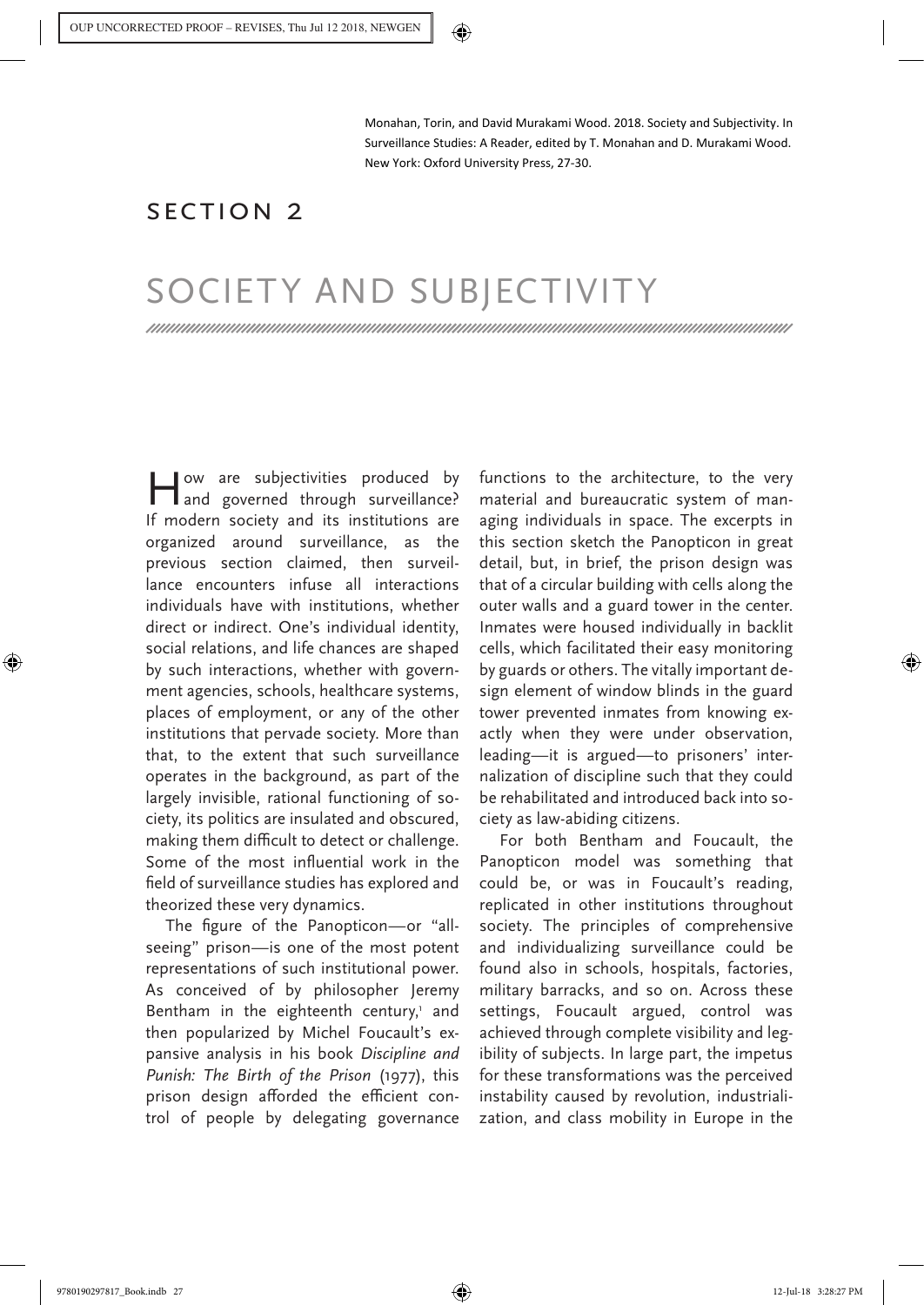eighteenth century. If older social hierarchies (guaranteed by monarchies or feudalism) could not be counted on to provide stability, this created a pressing need for new ways to regulate society and maintain order. At the same time, the Enlightenment provided a philosophical justification for such changes. Principles of reason, equality, and transparency were viewed as having the capacity to transform society positively. Thus, the Panopticon model was intended to reverse the logic of the dungeon by spreading light and reason to the dark space where evil might flourish; to eradicate physical and moral disease by intervening on the level of the soul, not the body; and to reform and rehabilitate prisoners for the larger social good.

The functioning of this panoptic design is predicated not necessarily on its efficiency, of many being watched by a few, but instead on its ability to instill in subjects the power of the gaze and of becoming self-disciplining "docile bodies" (Foucault 1977). As Foucault explains: "There is no need for arms, physical violence, material constraints. Just a gaze. An inspecting gaze, a gaze which each individual under its weight will end by interiorising to the point that he is his own overseer, each individual thus exercising this surveillance over, and against, himself" (Foucault 1980: 155). Over time, subjected to meticulous bureaucratic procedures and continuous inspection, one ostensibly loses the very desire to deviate from social norms.

Embedded in such articulations is a particular conception of power that differs radically from classic understandings of power as something possessed by people and used to exert influence over others. For Foucault, as his analysis of the Panopticon illustrates, power is a distributed social machine in which all are caught and shaped. It is not simply a *repressive* force, although it may have those elements, but is also *productive* of social relations, subjectivities, and materialities. While hierarchies may persist,

power does not originate from the topmost position but rather from the larger system of relations. As Gilles Deleuze explains: "Power has no essence; it is simply operational. It is not an attribute but a relation: the power-relation is the set of possible relations between forces, which passes through the dominated forces no less than through the dominating" (Deleuze 1988: 27).

Although surveillance studies scholars have drawn heavily on the idea of the Panopticon and on Foucault's notions of disciplinary power, the field reached something of a consensus in the early 2000s that the concept of the Panopticon—as an almost obligatory invocation in writings on surveillance—was impeding theoretical innovation. As a result, a number of spirited critiques emerged, particularly questioning the empirical accuracy and utility of the concept for describing contemporary surveillance regimes (Haggerty 2006; Murakami Wood 2007). Some scholars challenged the implied separation of control functions by institution, when in fact data flow among institutions and individuals are subjected to multiple, overlapping articulations of surveillance simultaneously (Haggerty and Ericson 2000). Others focused on the difficulty in ascribing panoptic functions to digital technologies (Lyon 1993), the mass media (Mathiesen 1997), or unenclosed spaces (Norris and Armstrong 1999). Others noted that contemporary surveillance most often does not engender uniformity, but instead creates differences and sorts populations unequally based upon assessments of risk or value (Gandy 1993; Lyon 2003; Simon 2005). Others questioned the applicability of the panoptic model for describing consumer surveillance, which can prioritize pleasurable rewards and incentives over interdictions (Elmer 2003). Still others observed that surveillance is not used exclusively to govern people but also to monitor abstract data, organizations,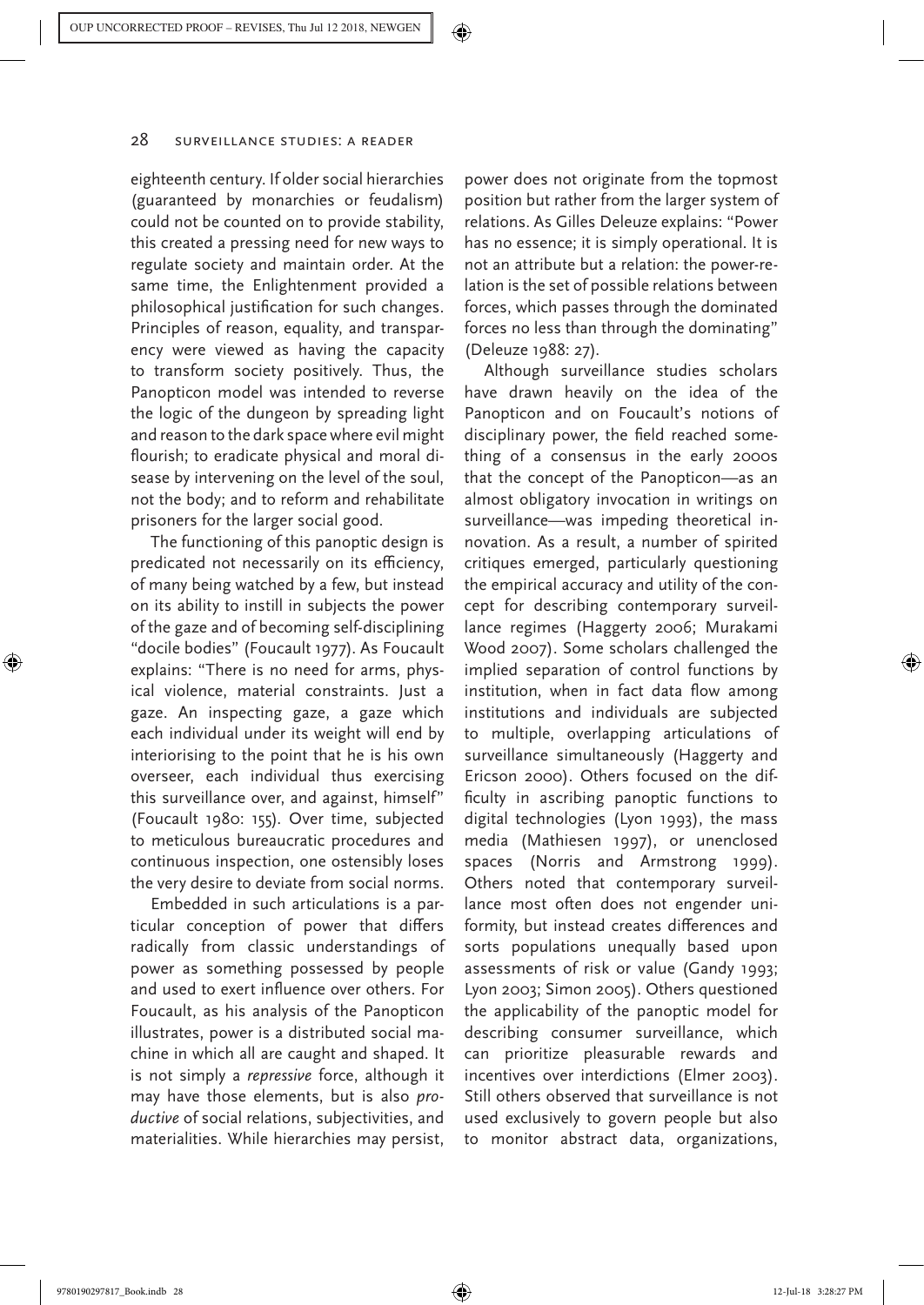and even the environment (Haggerty 2006). Finally, instead of accepting the passivity of so-called docile bodies, others emphasized the agency of individuals to resist or appropriate surveillance or use it for pleasurable or empowering ends (Gilliom 2001; Koskela 2004; Monahan, Phillips, and Murakami Wood 2010). Clearly, there were cracks in the foundations of the Panopticon metaphor, leading some to call for the field to "tear down the walls" (Haggerty 2006) and move on to more descriptively accurate concepts.

Notwithstanding these frustrations with the limitations of the Panopticon concept, Foucault's writings on biopolitical power offer a much more inclusive and perhaps more relevant explanation of the broader molding of society through surveillance. If sovereign power represented a single, arbitrary system of punishment that acted on the body, and disciplinary power accounted for multiple closed systems of rational control that trained individuals' "souls," biopolitical power concerned itself with the creating and governing of populations through mechanisms of categorizing and controlling people in aggregate (Foucault 2003: 1978). Some of the most obvious instantiations of biopolitical power are public health programs, migration control, insurance schemes, or the census, but it can be witnessed with just about any efforts to classify, sort, and regulate populations or groups, whether by state or nonstate institutions. Obviously, scholars concerned with issues of surveillance and inequality can fruitfully draw upon these insights, even if the Panopticon, as such, is less helpful. It is important to note that Foucault was careful to say that even by Bentham's time, disciplinary power was mutating into, or being transcended by, mechanisms of biopolitical power, so he clearly did not view disciplinary power, or the internalization of discipline by individuals, as the culminating form of social control in modern society (Foucault 1980).

Moreover, Foucault not only acknowledged that there were plenty of overlaps among these regimes, and no clear breaks, he also observed that disciplinary power could be put in the service of biopolitical efforts (see excerpt). Therefore, for a field interested in surveillance's role in the shaping of modern society and subjectivity, Foucault's influence will surely endure.

This section begins with excerpts of Jeremy Bentham's original eighteenth-century letters explicating the Panopticon design and extolling its utilitarian efficiencies. An excerpt from Michel Foucault's *Discipline and Punish* follows, wherein he describes the Panopticon schema as a generalizable model of disciplinary power that penetrates society, allowing for an "automatic functioning of power" without direct force. An excerpt from Gilles Deleuze's "Postscript on the Societies of Control" builds upon Foucault's analysis to argue that a new regime of power has taken hold—one characterized by corporate interests achieved through divisions, abstract codes, fluidity, and the production of insecurity. Kevin Haggerty and Richard Ericson's piece echoes some of Deleuze's themes, while also arguing that much contemporary surveillance operates more like an assemblage, allowing for the ready exchange of data and the convergence of control functions that act upon partial representations, or "data doubles," of individuals for instrumental aims.

Thomas Mathiesen's excerpt focuses on what he views to be a shortcoming of panoptic explanatory frameworks: their inability to account for the persistent role of spectacle, and particularly the mass media, in maintaining ideological control over society in the late twentieth century. Rather than the few watching the many with the Panopticon, he claims that significant ideological control is achieved by the many watching the few, such as news reporters, which is a relationship he labels "synopticism." Given